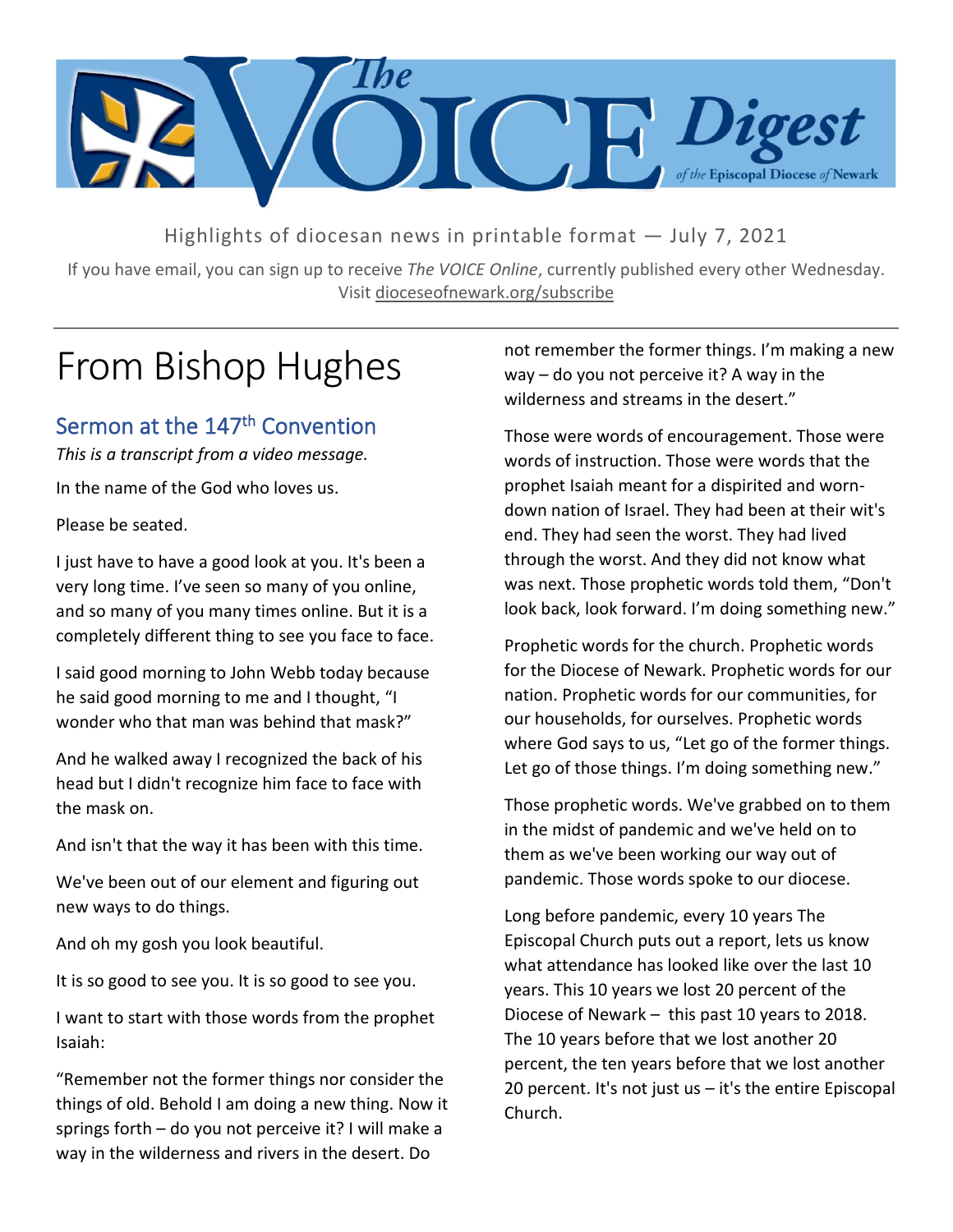And every time that report comes out we dutifully get upset. We are worried about it. We don't want our church to go away. We love it. We recognize we have a ministry, that there is something special about what we do and that it can touch the lives of people who desperately need to have their lives touched.

And then we just keep doing what we've always done. We know that there are some basics that we need to change in order to have an effect on that 20 percent of people who disappear. Now some of it is disappearing over age – they're aging out, they're dying, they're moving away. And as everyone reminds me of New Jersey, people don't retire to New Jersey, they retire to elsewhere. And we've also learned this year, people don't work from home in New Jersey, they move to parts elsewhere to work from home.

Part of it is that but part of it is a real unwillingness on our part to do something different. Invite people to church. Talk about our faith. Speak in ways that are encouraging to others to think about their faith. Whenever I broach this subject in my first two years with you I would have a really fulsome discussion with people as they explained to me the many reasons why they could not talk about their faith and they all boil down to this: "I don't want people to think I'm one of those people. I don't want to be that Christian. Everybody knows Christians are very judge-y. I don't want to be that person. I don't want to be one of those people."

And so we have resisted that and watched ourselves shrink year over year. We have insisted, if we had the right priest, the right preacher, the right music program, the right children's program, that if our building was in the right shape – if we got this whole string of things right then people would come. And every year we've lost more people. We were determined to stick with those former ways. We were determined to stay with that which was not working for us. We had a real resistance towards being generous with our time and generous with our finances with our church. As every vestry would tell me, the same 10 of the people in church – you're probably sitting in this room – the same 10 of the people in church do all the giving and they do all the ministry.

And it has been impossible for us to break out of that habit that we have had, former ways, and God's been trying to do a new thing for a very long time. God has been trying to do a new thing. There is a ministry for us in northern New Jersey. There are people who need what we do in northern New Jersey. They need to know that they are beloved by God, that they have a place in the church community and that all really does mean all. When we say "all are welcome" we mean everybody is welcome. All people are in that. There are people who need to know that and we have been determined to be the best kept secret in Christendom.

Pandemic shook us up. We had no choice. Please hear me correctly on this: God did not bring pandemic to straighten out The Episcopal Church. That would be really wrong to do to the rest of the world because we could not get our act together, because we like to do what we have always done. But God this incredible recycler that God is, God uses all things. Everything gets used by God. Everything gets used by God to bring God's goodness, to bring God's healing, to bring what God wants in the world. So pandemic did what we could not do on our own.

When I asked people what have they learned in pandemic the first thing almost everybody says is… well, let me ask you what's the first thing you learned and what have you learned in pandemic? Zoom! That is what everybody says first. It is Zoom. That is the first word whether it is Zoom or Facebook Live or YouTube – however it is that you have gotten online. We jumped online. We had no choice. Years of making excuses about why we couldn't do that, why we couldn't reach people in that way, and we jumped online as fast as we could. It was not pretty but we were there.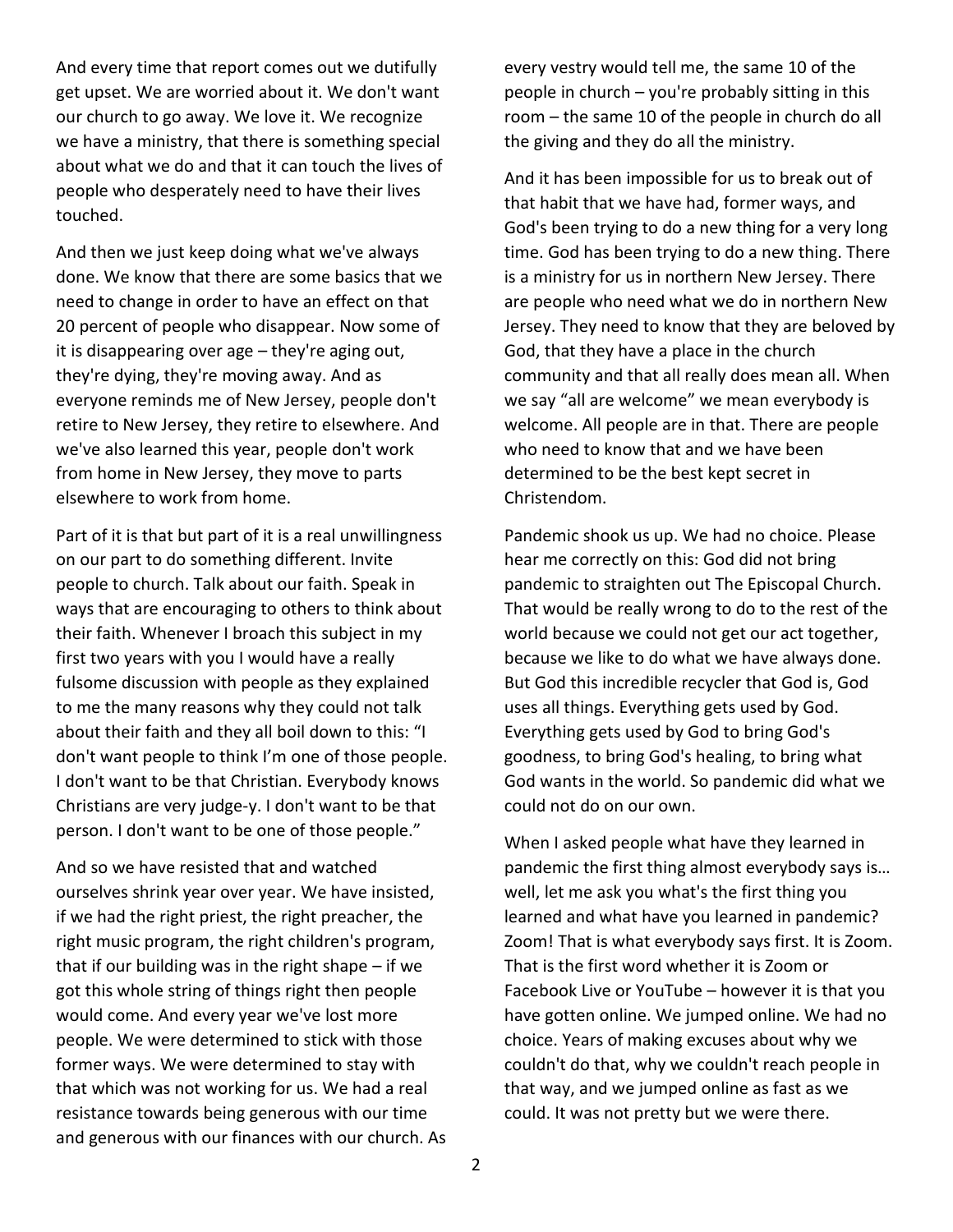And something started to happen with us being online, in our relationships, with each other. We needed each other. Some of us had people in our congregations that understood A/V better than others. We helped each other out. There's a group that still meets every single week to this day talking about being online. We've been getting progressively better at it and we've been asking questions that didn't cross our mind. Because what do you do with someone who wants to be baptized and confirmed that's never set foot in your church and probably never will because they live 3000 miles away – but you are their church. You've been online, they've been online with you for a year now, and you are their church. God made a new way. We have churches that have grown during pandemic, and I see some heads nodding – some of you have had that experience. Churches that have increased the number of people who consider themselves active. They're not just sitting there, they consider themselves members of that church. During pandemic God made that way for us. God made that way of our working together and recognizing that we are stronger together.

We are not 96 separate entities in competition with each other. We are all The Episcopal Church and we can help each other out. Not only do we have information that we can share with each other but we can decide to work together. We can support each other in our ministries. One church brings in a speaker, they can invite all the other churches to come in and enjoy that same speaker.

God made a way for us to be stronger as church. God made a way for us to learn more about the faith. I keep thinking of a conversation that I had with someone in one of our churches in one of the lay meetings who said that after a year of leading online worship, doing – I think they did Noonday Prayers for their church on a regular basis, on a weekly basis, they were part of a rotation – he said after a year of doing that, "I'm not the same person. My faith is deeper. I have a stronger sense of what God is doing. I don't feel so shaky about

what's the next right step to take. I know that I'm living in God's will in a way that I have not known it before."

God made a way into deeper faith for us.

This time has been full of ways made in the wilderness. It has also been full of rivers brought into deserts where people were thirsty or hungry. We simply decided as church we weren't going to let people be hungry in northern New Jersey. We just weren't going to do it. We were going to figure that out. Churches doubled, tripled, quadrupled, in some cases gathered with other entities and became much larger than they ever could have imagined on their own. And it wasn't just about the food, it was about the relationships that began with seeing the same people week in, week out. That brought that living water. That water that we know so well from baptism. That water that refreshes people that Jesus gives us. That brought that water to our communities and that stream of water kept going with us.

We stopped asking how we could get more families with children, like you go pick them up at the "Families with Children" store. We stopped asking that question and we started asking, "How do we support families with children in the middle of a pandemic? They are struggling. How are we meant to be their friends? How do we support them in pandemic?

We brought that living water to people who were lonely, to people who were grieving. I'm keenly aware, in the two memorial services that we did in this diocese this year we named 750 people. Sevenhundred and fifty names were called out, of those who died in this year. That's a significant amount of loss and grieving, and funerals have just begun. And that river in the desert for people who are in the midst of great grief – you do feel like you're out there on your own.

And I would say the place where we have jumped in the river full force with boldness is trying to understand what we need to do and how we need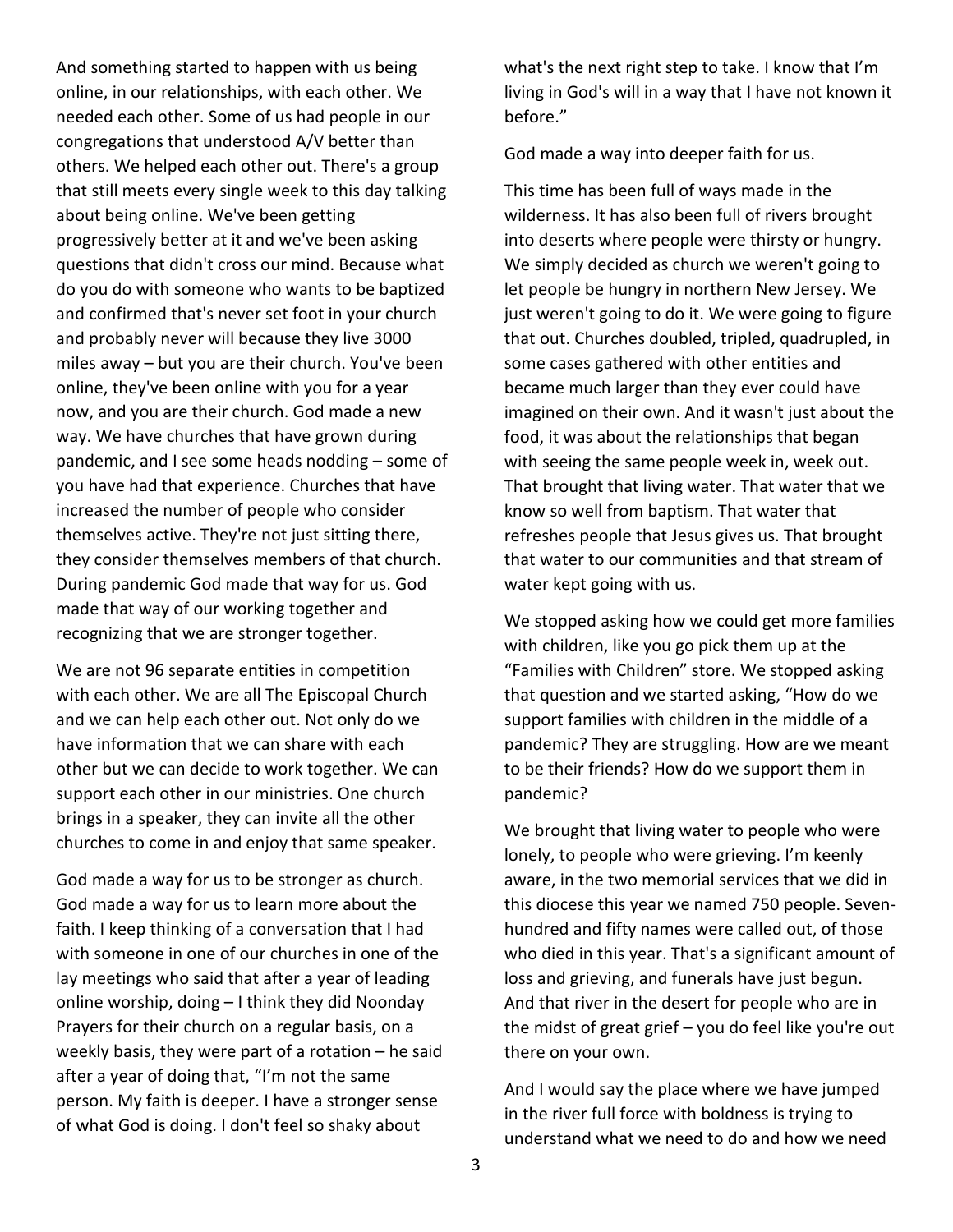to be a witness for racial justice and racial healing. That we recognize, as church, more is needed in our prayers. That advocacy is good and will continue, but relationship also matters. And how do we build those relationships? And churches all over this diocese have been asking that question. Studying books. Running Beloved Community or Sacred Ground. Asking hard questions. Looking for answers.

And we don't have the definitive answer right now, but one of the things we do have is the ability to reach out to people and let them know how important their safety is to us, and that we will do what we can to make sure they are safe.

Here's what I hope you hear in all of this in this year.

I hope you hear how bold we've been. There have been groups of people talking about boldness in our diocese all this year. About taking bold steps. About having bold faith. About making bold actions. About having bold love. We have been in that conversation and I want us to be clear that we have been living that life.

We have discovered that being church – as much as we love our buildings – being church is not about the building. And that is a bold statement of faith.

We have discovered that every lay person has the same power and authority to lay hands on and pray for people as do the clergy. And that is a bold statement of faith.

We have been working consistently to raise up lay leadership so that we stop going to that same 10 percent. Sometimes people just need to be asked, that don't think that they qualify. "I haven't been here long enough. I didn't grow up Episcopalian. I don't want to step on anyone's toes."

That when we call people into their ministry – and their ministry is not just in this church, the ministry is beyond the church – when we help people live fully into their ministry, that is a bold action.

It is going to take this boldness as we move out of pandemic. And the boldness is going to mean we've got to continue looking forward. We've got to continue asking ourselves what is next. What has passed, has come and gone. It has been a blessing to us – we do not want to forget it – but the people of the past were doing the ministry that they were called to do 30 years ago. We are called to a completely different ministry now.

Aa ministry that means we find the way to say, "I know Jesus and I know he loves you. I will hold you in my prayers."

When we find the way to say boldly, "Would you like to go to church with me? Would you like to meet a group of people who have a life of faith?"

When we stand in the truth and speak the truth. When we move our eyes to those who are feeling harmed, who are not safe. That means anybody of color. Right now, it also means everybody who's Jewish. It especially also means trans people, in particular black trans women. All of those people need to know that their safety is important to us and that they have our love and care. And we need to speak that truth to them and to those who are charged with their protection.

The way forward is forward. It's in front of us. We want to celebrate and we want to honor all that is behind us and we want to learn from it, but we are not trying to rebuild it.

God is doing a new thing. A new thing in the world. A new thing in our nation. A new thing in our communities. A new thing in our church. And a new thing with us.

Amen.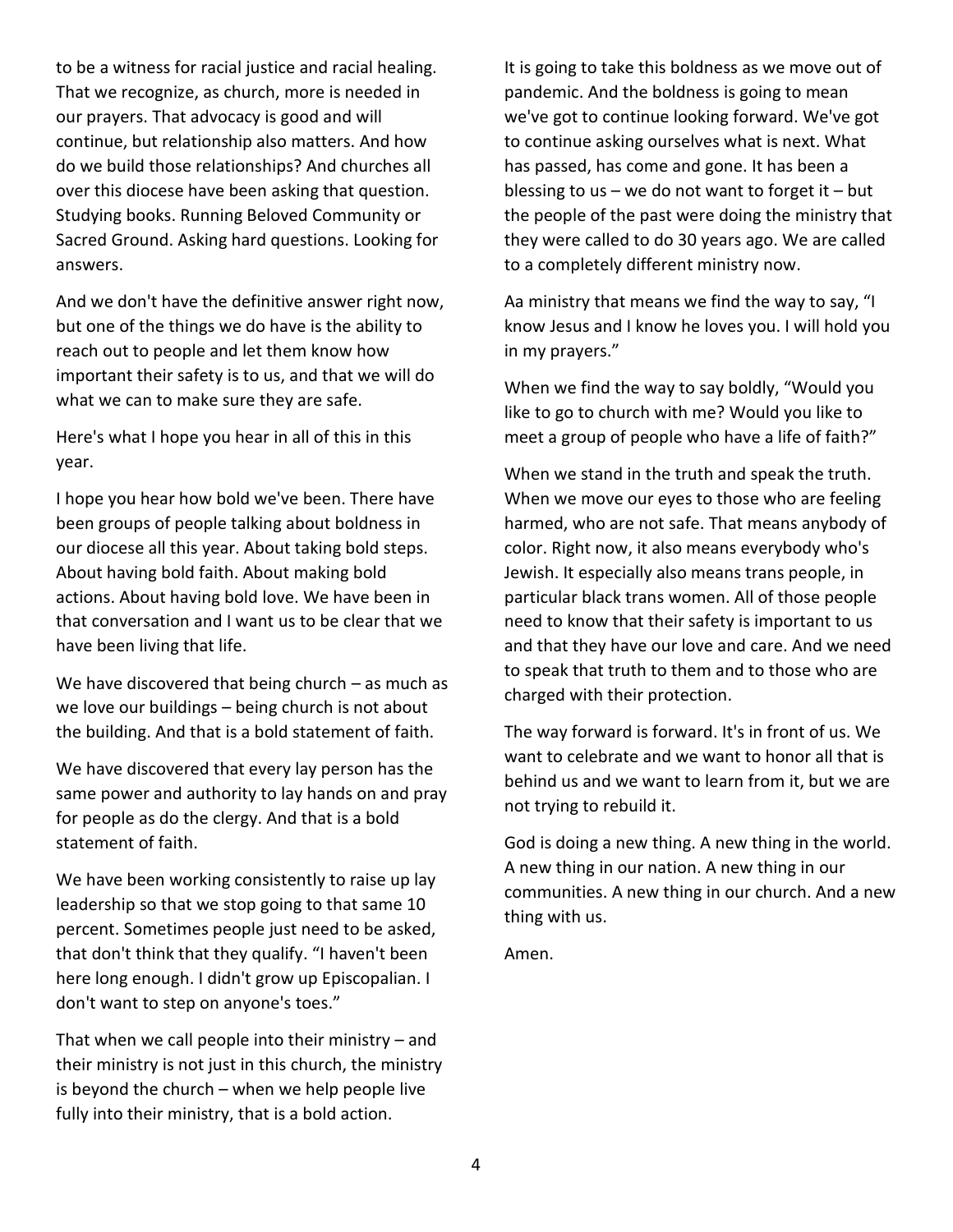# Features

# Enabling theological education in El Salvador - from New Jersey

*By the Rev. Dr. Miguel A. Hernandez*

*El Seminario Episcopal Anglicano de El Salvador* graduated its first class of four students on May 28, 2021. Established in 2017 to serve the needs of the Episcopal Diocese of El Salvador, six students were initially admitted to the program, which commenced in January of that year. Classes were conducted in person, as well as online since some of the faculty taught remotely from Central America and the United States. When the COVID-19 pandemic erupted in El Salvador in 2020, the classes were offered online only via ZOOM.

The program of studies was very demanding. Compounding the complexity of the learning experience was the fact that the students were working full time. The students also were requested to share their new knowledge with the communities they were assigned to serve, thereby integrating theory and praxis, as a way of preparing them for ministry.

The students encountered numerous difficulties. Faced with their particular economic situations and the high academic demand of their studies, two of them opted to drop out of the program. For the four students who completed the program, the Seminary offered them a unique educational opportunity at an affordable cost. Without this opportunity being made available, these students could not have afforded a theological education.

One student, Vilma Landaverde, offered a very moving and compelling story about her desire to study. She said that she could not take advantage of an earlier education opportunity many years ago when a different program was offered because she lacked a high school diploma. Because she only had a sixth-grade education at that time, she did not qualify for that program. As an adult and raising a

family, she continued to study and completed her high school education a few years ago. When the Seminary of El Salvador offered theological education as part of the program of formation for the priesthood in 2017, she was ready to launch herself into a four-year program that culminated with her graduation.

Ms. Landaverde's experience is what the Brazilian Educator and Philosopher, Paulo Freire, would call a liberating education. This is the type of education that gives voice to the voiceless of this world.

The Seminary of El Salvador was able to offer this theological educational opportunity with the help of the faculty who donated their time, and the small donations that were received for this noble mission of forming future leaders of the Episcopal Anglican Church in El Salvador. The model of theological education that the Seminary has developed is affordable, and it could serve as an example of a creative learning experience for other dioceses that wish to form their future church leaders.

*The Rev. Dr. Miguel A. Hernandez is the priest-incharge of Holy Trinity Episcopal Church in West Orange, NJ. He has been teaching at El Seminario Episcopal Anglicano de El Salvador since the Seminary started offering classes in 2017.*

# EfM Readings and Reflection Guides *By Annie Pike*

In our June 9 issue of *The VOICE Online*, an article regarding the Education for Ministry (EfM) program described the many reasons that an individual may decide to explore more of the Christian faith. Reasons such as curiosity, deeper understanding of our faith tradition, or possibly a period of discernment to find your ministry niche. For it says in Romans 12:6, "We have different gifts that are consistent with God's grace that has been given to us," and the EfM program helps us discover or renew our gifts for the community. To guide us on our journey, there are weekly readings,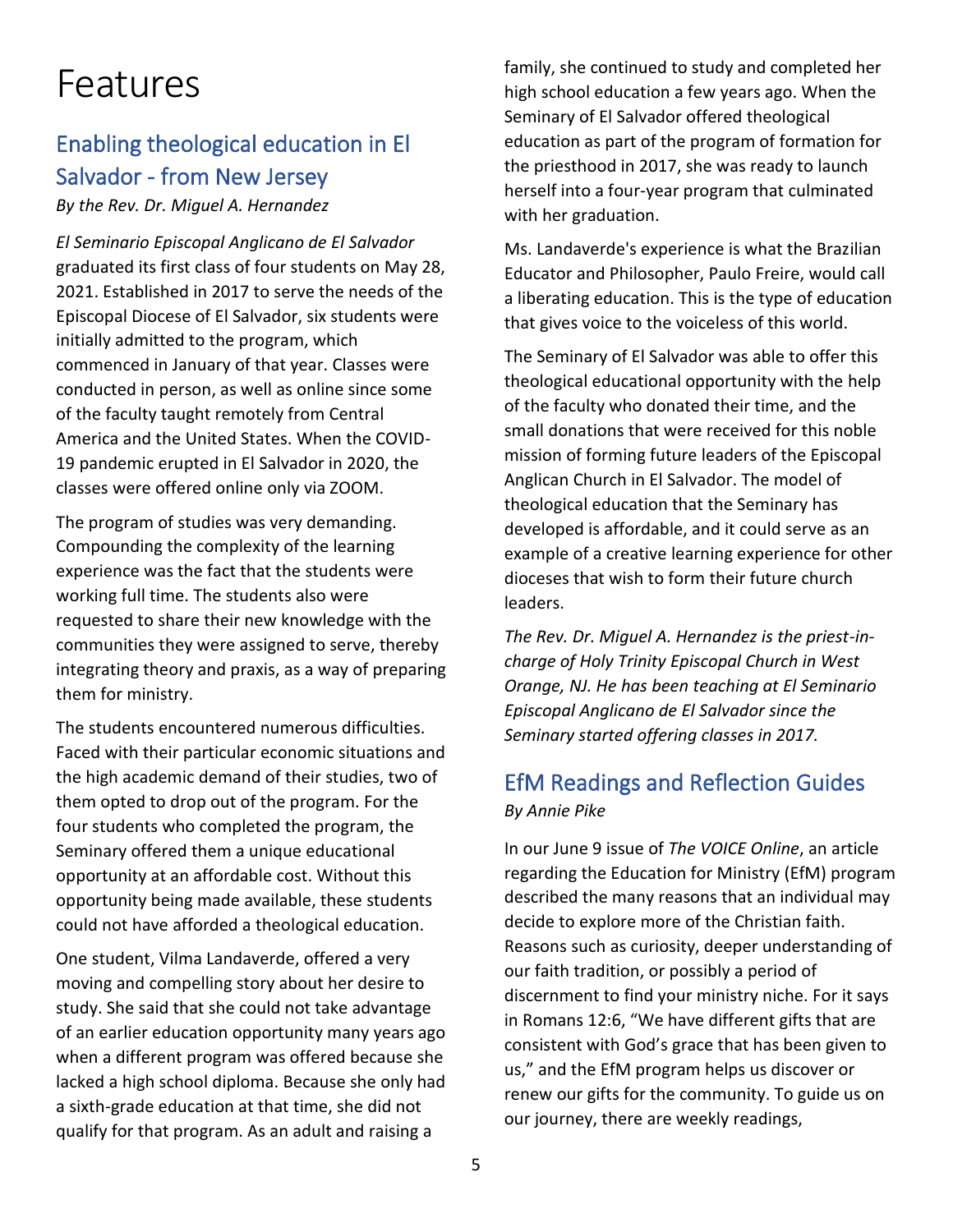discussions, and theological reflections guided by a mentor or mentors, and in this writing, we will look at the reading materials used in EfM.

EfM participants enroll for one year of study at a time and commit to participation in a 36-week cycle which usually covers a nine-month period. New participants begin at year one, then enroll for each consecutive year of the four-year program. A year of study focuses on a common theme, and heading into the 2021-2022 program year, it happens to begin again at Year A, with the theme of *Living Faithfully in Your World*. The subsequent years as of this writing are scheduled to be Year B: *Living Faithfully in a Multicultural World*, Year C: *Living as Spiritually Mature Christians* and Year D: *Living into the Journey with God*. With each yearly cycle there is a new *Reading and Reflection* guide which lists the assignments for the week and includes supplemental readings, theological reflection guidelines and examples. Interlude books (a common reading for all participants regardless of what year of study they are in) are based on that year's theme. For the coming cycle, Year A, the interlude books will be: *The Dream of God* by Verna Dozier, and *The Church Cracked Open* by the Rev. Stephanie Spellers.

Year one enrollment begins with a focus on the Hebrew Bible, which has required Old Testament Bible readings, including books from the apocrypha, along with the supplemental textbooks of: *A Short Introduction to the Hebrew Bible*, Third Ed. by John J. Collins along with *The Hebrew Bible: Feminist & Intersectional Perspectives*, edited by Gale Yee. As a member advances to year two, the focus is The New Testament, readings come from the New Testament, with supplemental textbooks: *Introducing the New Testament*, Second Ed., by Mark Allan Powell and *What Are Biblical Values?* by John J. Collins. Year three has a focus of Christian History reading from the textbook, *Christianity: The First Three Thousand Years* by Diarmaid MacCulloch, and finishing up year four, with Theology, Ethics, and Interfaith Encounter, the

readings are: *Theology: A Very Short Introduction* by David F. Ford, *Mysteries of Faith* by Mark McIntosh, *The Christian Moral Life* by Timothy F. Sedgwick, *My Neighbor's Faith*, edited by Jennifer Howe Peace, Or N. Rose, & Gregory Mobley.

It is not mandatory to finish all four years within a time limit. Many participants have taken a year or two off before completing the program. This is also true of relocating, as there are numerous EfM groups that meet in person and virtually throughout the world.

A participant may not advance to the next year unless sufficient effort is attained for the previous year. Yes, life gets in the way sometimes, and our priorities may change, leaving little room for focusing on EfM participation, but that is where the group and the mentor(s) work together to guide and support whatever life throws at us. A good many EfM participants who journey through the program together continue their friendships and ministries long after graduation. Some, like myself, continue participating after graduation as a mentor.

Enrolling in an Education for Ministry program takes commitment not only to the group you join, but more importantly to yourself as you can take away a little or an abundance of spiritual growth from the program – it is all up to the individual. There are many resources handy, including our diocesan coordinator and many mentors throughout our diocese who would gladly answer any questions you may have regarding meeting times and group dynamics. There are even groups that welcome a visit from prospective members during a group session to get a firsthand look and feel of the program and group before making a commitment.

If there is any interest, please check our website, efm-newark.com. There you will find a list of groups that are currently running and looking to expand in the coming year.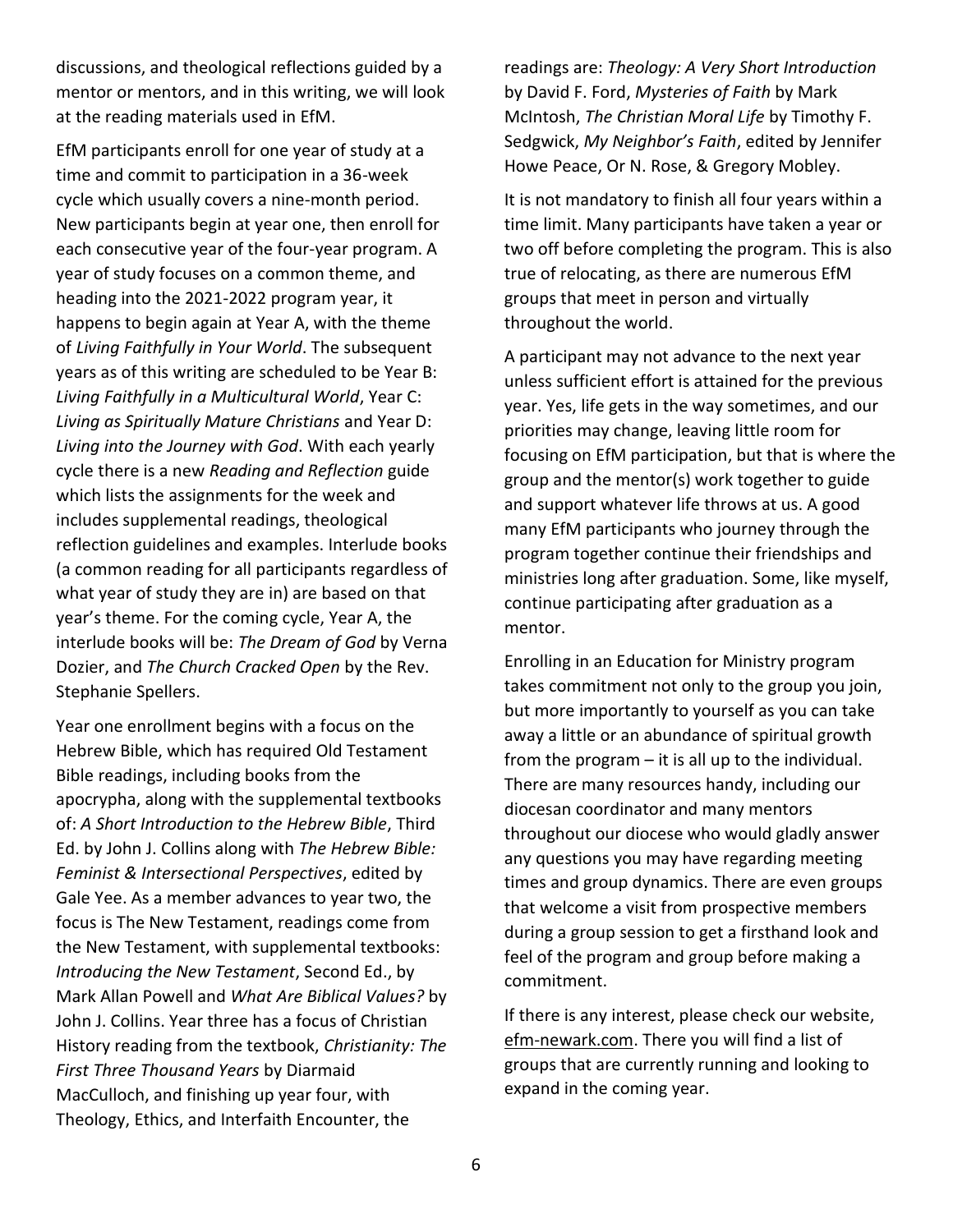It must be obvious by now that I have a true love of the Education for Ministry program. Quite honestly, it set me on fire with a passion to do more for my church community and my neighborhood through self-reflection and group study. I have met wonderful people from various churches and dioceses with whom I continue to share life stories, seek out new ministries and explore not only our Christian faith in new ways, but also learn to appreciate and experience other faith traditions as well.

Education for Ministry was specifically designed for the lay person to explore deeper how Christ is calling us to be in the world, to be the hands and face of Christ, to live out the Word of God with the gifts God has given us. To explore, to understand, to share those gifts, Education for Ministry may be one of the best starting points on your journey of faith.

Ask an EfM graduate for a firsthand experience regarding the many rewards of the program.

# Convention Coverage

# Actions by Resolution

**Clergy Compensation Minimums for 2022** 0% increases, hold 2021 compensation levels

#### **Resolution of Extinction** Trinity Church, Cliffside Park

# Elections & Bishop's Appointments

#### **2021 General Convention – Clergy 3rd & 4th Alternates**

- The Rev. Dr. Elaine Ellis Thomas All Saints, Hoboken (3rd Alternate)
- The Rev. Sharon Sheridan Hausman Christ Church, Newton (4th Alternate)

#### **ACTS VIM – Class of 2024**

- The Rev. Cathie Studwell St. Bartholomew's, Ho Ho Kus
- Denneze Nelson St. Agnes & St. Paul's, East Orange
- Brigid Dwyer St. George's, Maplewood
- Arnold Peinado Christ Church, Short Hills (Bishop's Appointment)

## **Disciplinary Board – Lay Class of 2026**

• Thomas A. Bisdale – Grace Church, Westwood

# **Disciplinary Board – Clergy Class of 2027**

• The Rev. Kevin PJ Coffey – Atonement, Fair Lawn

# **Diocesan Council – Class of 2024**

- The Rev. Grant Mansfield St. George's, Maplewood
- The Rev. Deacon Lorna Woodham St. Andrew & Holy Communion, South Orange
- The Rev. Kathryn King St. Alban's, Oakland/Franklin Lakes
- Jerrick Rutherford St. Andrew & Holy Communion, South Orange
- Larysa Cohen St. Luke's, Montclair
- Robert Ross St. Agnes & St. Paul's, East Orange
- The Rev. Asa Coulsen, Grace Church, Madison (Bishop's Appointment)
- Vanessa Wigfall, Trinity & St. Philip's Cathedral, Newark (Bishop's Appointment)
- Ross Wisnewski, St. Mary's Church, Sparta, (Bishop's Appointment)

# **Diocesan Council – Class of 2023**

- The Rev. Raul E. Ausa Trinity, Allendale
- Robert Cottingham, Jr. Epiphany & Christ Church, Orange

# **Diocesan Council – Class of 2022**

- The Rev Deacon Nancy Hansen Good Shepherd, Lincoln Park & Montville
- Dennis Piccirillo St. Dunstan's Church, Succasunna (Bishop's Appointment)

## **The Standing Committee – Lay Class of 2025**

• Nerissa Boccino – St. Peter's, Morristown

# **The Standing Committee – Clergy Class of 2025**

• The Rev. Nathaniel Darville – St. Peter's Church, Essex Fells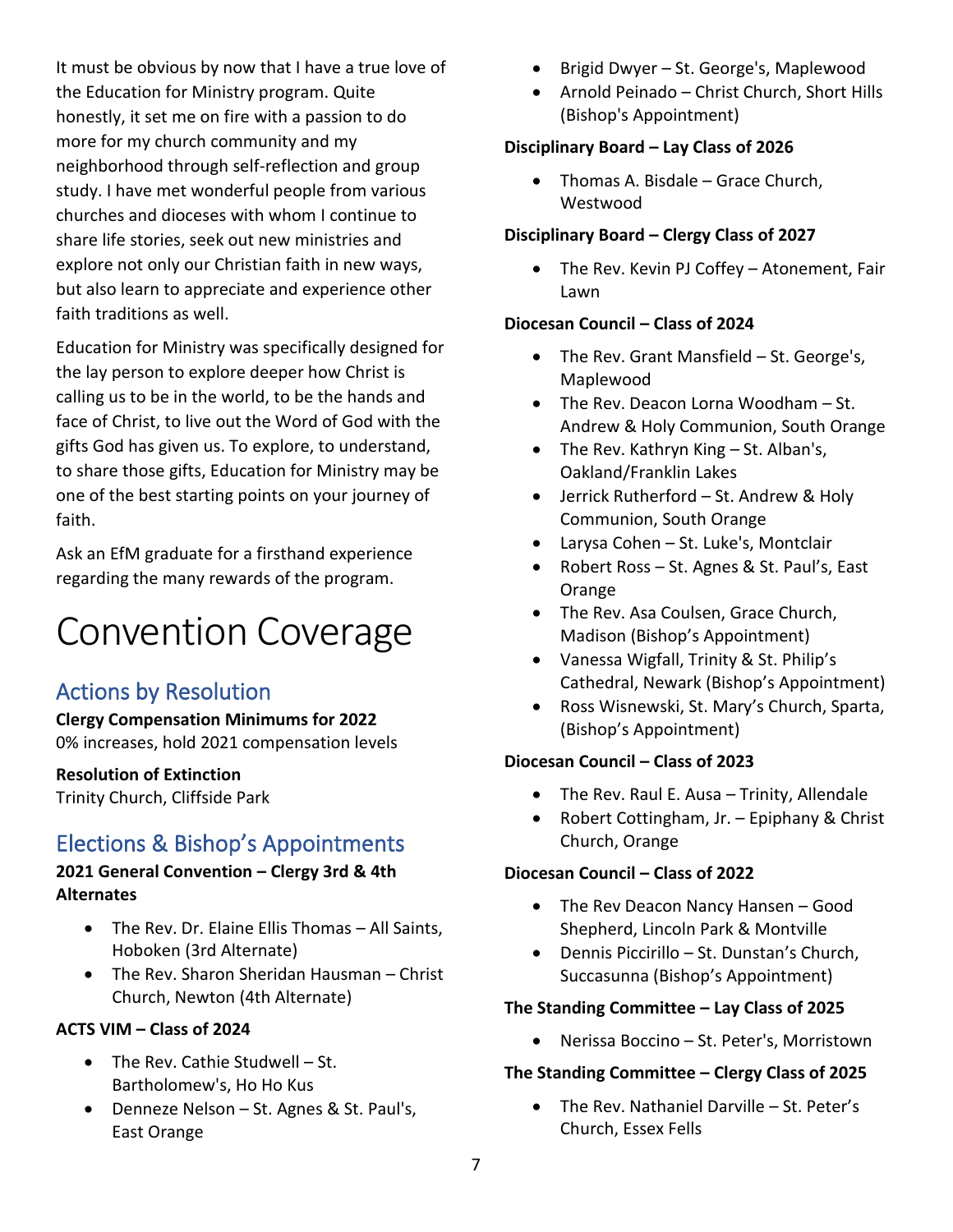#### **Trinity & St. Philip's Cathedral Chapter – Clergy Class of 2024**

• The Rev. Anthony Puca, Jr. – Holy Trinity, Hillsdale

### **Trinity & St. Philip's Cathedral Chapter – Lay Class of 2024**

• John C. Garde – Grace Church, Madison

#### **Trinity & St. Philip's Cathedral Chapter – Class of 2024**

• The Rev. Melissa Hall – St. James Upper Montclair (Bishop's Appointment)

# **Constitution & Canons Committee – Class of 2022**

- Thomas A. Bisdale Grace Church, Westwood
- Patricia Arlin Bradley Holy Trinity, Hillsdale
- T. Donald Cairns St. Clement's, Hawthorne
- Fr Kevin PJ Coffey Atonement, Fair Lawn
- John C. Garde Grace Church, Madison
- Laura A. Russell, Esq. All Saints, Hoboken
- John L Smith Trinity & St. Philip's Cathedral, Newark
- Bernice E. Vanderpool Grace Church Van Vorst, Jersey City
- John G. Webb, III St. Luke and St. Mary, Hope and Belvidere
- The Rev. Paul Yoon St. Agnes', Little Falls

# Appointments to Unelected Ministries

## **Ward J Herbert Board – Class of 2024**

- Ron Caras St. Dunstan's Succasunna
- Vanessa Foster– St. Paul's Jersey City

## **HR Advisory Board – Class of 2025**

- The Rev. Deacon Erik Soldwedel St. Paul's Paterson
- Dr. Matthew Price St. Luke's Montclair

# **Commission on Ministry – Class of 2024**

- Sue Morgan –All Saints Glen Rock
- Godfrey Gregg St. Luke's Montclair
- Patrice Maynard St. Paul's, Jersey City

# **Commission for Justice and Peace**

- Jody Caldwell –Redeemer, Morristown (Co-Chair)
- The Rev. Deacon Diane Riley Grace Madison (Co-Chair)
- Sharonda Bailey Epiphany & Christ, Orange
- Bernadette Blong St. Dunstan's, Succasunna
- Michelle Borden St. Agnes' Church, Little Falls
- Meg Critchley St. James, Hackettstown
- The Rev. Deacon Nancy Hansen Good Shepherd, Towaco
- The Rev. Kathryn King –St. Albans, Oakland/Franklin Lakes
- Joy Manasse –St. Andrew & Holy Communion, South Orange
- Rob Moore Grace, Westwood
- Catherine Olivo St. Elizabeth's, Ridgewood
- The Rev. Margaret Otterburn Church of the Messiah, Chester
- Mark Roy St. George's, Maplewood
- Laura Russell All Saints, Hoboken
- John Simonelli St. David's Church, Kinnelon
- Belinda Stokes St. Paul's Church, Jersey City

# **Commission on Liturgy and Music**

- The Rev. Raul Ausa Trinity, Allendale
- Gail Barkley Trinity & St. Philip's Cathedral, Newark
- Gail Blache-Gill St. Paul's & Incarnation, Jersey City
- Dr. Jill Burnett Comings Grace VanVorst, Jersey City
- The Rev. Audrey Hasselbrook St. James, Upper Montclair
- Kevin Kelly St. Peter's, Morristown
- Dr. Laura Moore All Saints', Hoboken
- Jewels Quelly St. James', Hackettstown
- Alison Siener-Brown All Saints', Millington
- The Rev. Bob Solon St. John's, Passaic
- Mark Trautman St. Paul's, Engelwood
- Vanessa Wigfall Trinity & St. Philip's Cathedral, Newark